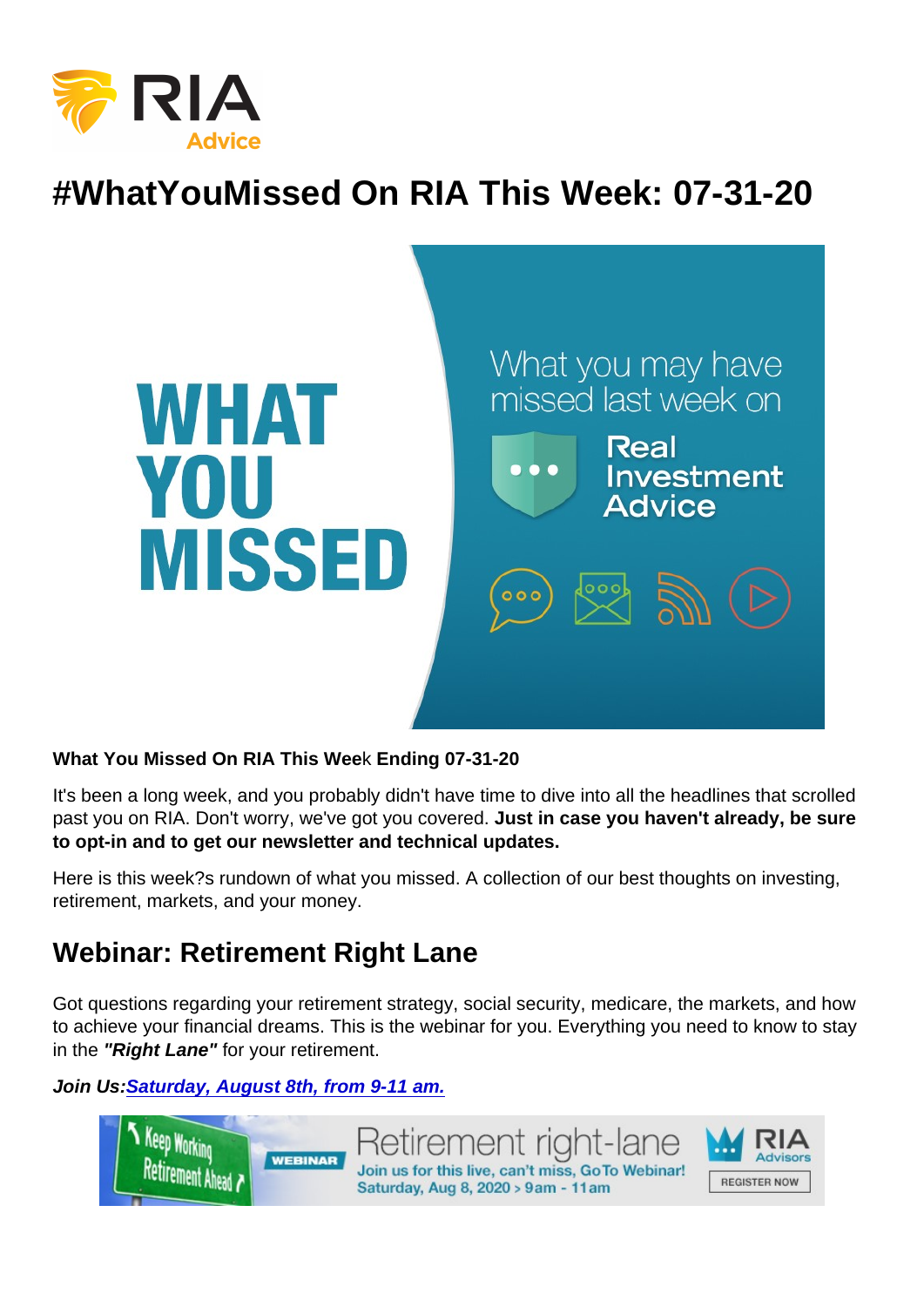# What You Missed This Week I n Blogs

Each week, the entire team at RIA publishes the research and thoughts which drive the portfolio management strategy for our clients. The important focus are the risks which may negatively impact our client's capital. If you missed our blogs last week, these are the risks we are focusing on now.

https://realinvestmentadvice.com/technically-speaking-looking-for-a-sellable-rally-toreduce-risk/

https://realinvestmentadvice.com/retirement-confidence-declined-despite-a-surgingmarket/

https://realinvestmentadvice.com/the-markets-are-sending-confounding-messages/

https://realinvestmentadvice.com/shedlock-62-million-people-had-no-pay-last-week/

https://realinvestmentadvice.com/macroview-navigating-the-tech-bubble-living-to-tellabout-it/

# What You Missed In Our Newsletter

Each week, our newsletter covers important topics, events, and how the market finished up the week. Our technical review provides the basis of how we are positioning our client portfolios, what we expect to happen, and how to trade it.

\_\_\_\_\_\_\_\_\_\_\_\_\_\_\_\_\_\_\_\_\_\_\_\_\_\_\_\_\_\_\_\_\_\_\_\_\_\_\_\_\_\_\_\_\_\_\_\_\_\_\_\_\_\_\_\_\_\_\_\_\_\_\_\_\_\_\_\_\_\_\_\_\_\_\_\_\_\_\_\_

https://realinvestmentadvice.com/fed-stimulus-has-created-the-cobra-effect-07-24-20/

# What You Missed: RIA Pro On Investing

RIA Pro is our premium investment analysis, research, and data service. [\(Click here](https://riapro.net/register) to try it now and get 30-days free) If you are a DIY investor, this is the site for you. RIAPRO has all the tools, data, and analysis you need to build and manage your own money.

\_\_\_\_\_\_\_\_\_\_\_\_\_\_\_\_\_\_\_\_\_\_\_\_\_\_\_\_\_\_\_\_\_\_\_\_\_\_\_\_\_\_\_\_\_\_\_\_\_\_\_\_\_\_\_\_\_\_\_\_\_\_\_\_\_\_\_\_\_\_\_\_\_\_\_\_\_\_\_\_

https://realinvestmentadvice.com/4-value-dividend-stocks-for-an-uncertain-market/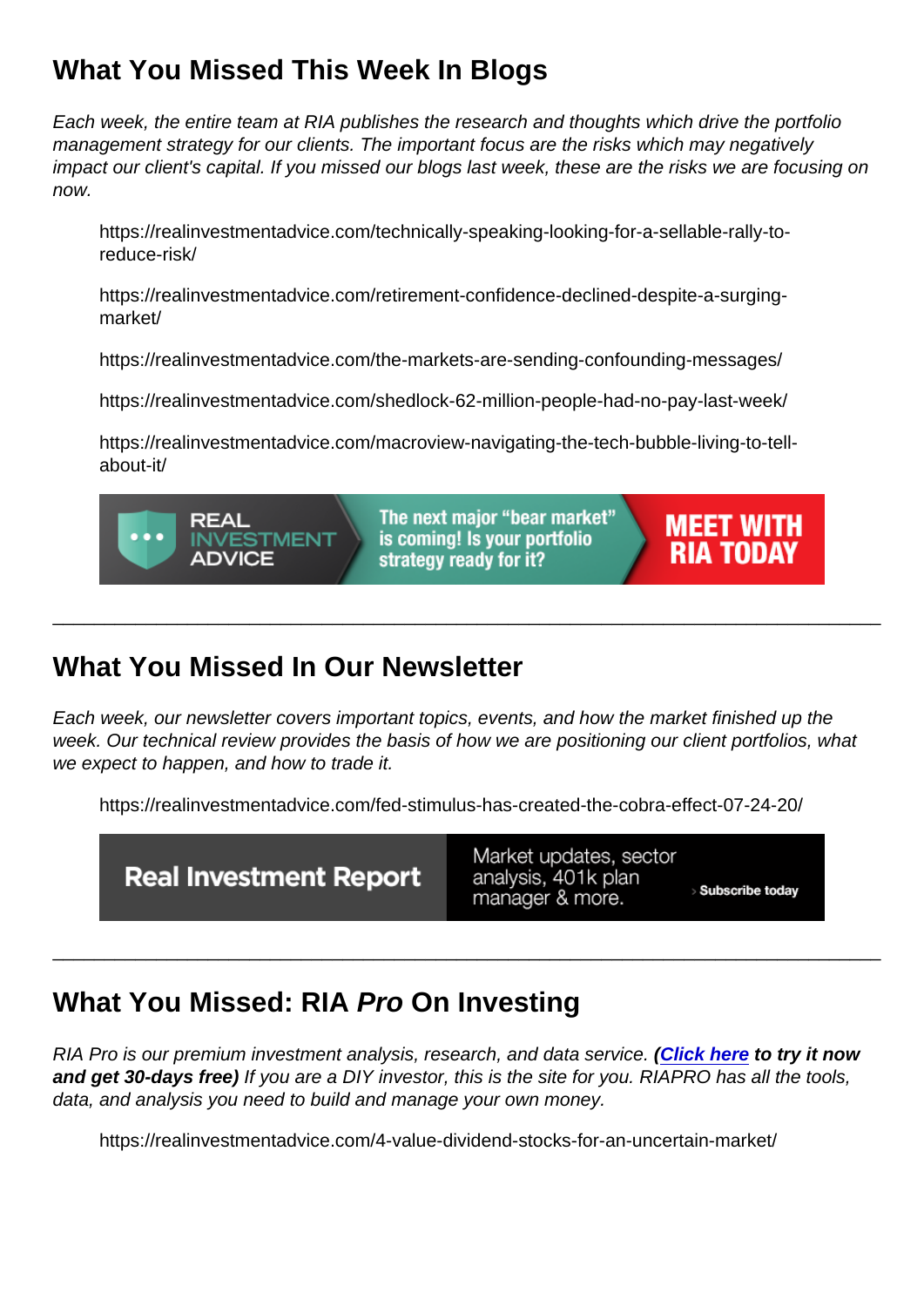## The Best Of "The Real Investment Show"

Just in case, you didn't tune in last week. That's okay. Here are the best moments from the ["Real](https://www.youtube.com/channel/UCXVMMgEidXlrTM1coedg70A/videos) [Investment Show."](https://www.youtube.com/channel/UCXVMMgEidXlrTM1coedg70A/videos) Every week, we cover the topics that mean the most to you from investing, to markets, and your money.

\_\_\_\_\_\_\_\_\_\_\_\_\_\_\_\_\_\_\_\_\_\_\_\_\_\_\_\_\_\_\_\_\_\_\_\_\_\_\_\_\_\_\_\_\_\_\_\_\_\_\_\_\_\_\_\_\_\_\_\_\_\_\_\_\_\_\_\_\_\_\_\_\_\_\_\_\_\_\_\_

\_\_\_\_\_\_\_\_\_\_\_\_\_\_\_\_\_\_\_\_\_\_\_\_\_\_\_\_\_\_\_\_\_\_\_\_\_\_\_\_\_\_\_\_\_\_\_\_\_\_\_\_\_\_\_\_\_\_\_\_\_\_\_\_\_\_\_\_\_\_\_\_\_\_\_\_\_\_\_\_

Best Clips Of The Week Ending 07-31-20

https://youtu.be/yB5-fzQeZos

### What You Missed: Video Of The Week

Interview With Dr. Don Rich

Dr. Don Rich, CIO of Esoterica Capital dig into the financial markets, valuations, the Fed and just about everything you need to know about investing in this market and the outlook for future returns. This is one of the best things you will listen to this weekend.

https://youtu.be/2m83grUU2Lw

#### What You Missed: Our Best Tweets

If you don't follow us on Twitter, that is where we drop some quick market, investing, and financial thoughts. However, just in case you missed it, here are a few from this past week you may enjoy. Follow us on twitter @lanceroberts and @michaellebowitz.

\_\_\_\_\_\_\_\_\_\_\_\_\_\_\_\_\_\_\_\_\_\_\_\_\_\_\_\_\_\_\_\_\_\_\_\_\_\_\_\_\_\_\_\_\_\_\_\_\_\_\_\_\_\_\_\_\_\_\_\_\_\_\_\_\_\_\_\_\_\_\_\_\_\_\_\_\_\_\_\_

https://twitter.com/LanceRoberts/status/1288785987833921536?s=20

https://twitter.com/michaellebowitz/status/1288545980388904960?s=20

https://twitter.com/LanceRoberts/status/1287703331679490048?s=20

https://twitter.com/michaellebowitz/status/1288542950365057026?s=20

https://twitter.com/LanceRoberts/status/1288066039054503937?s=20